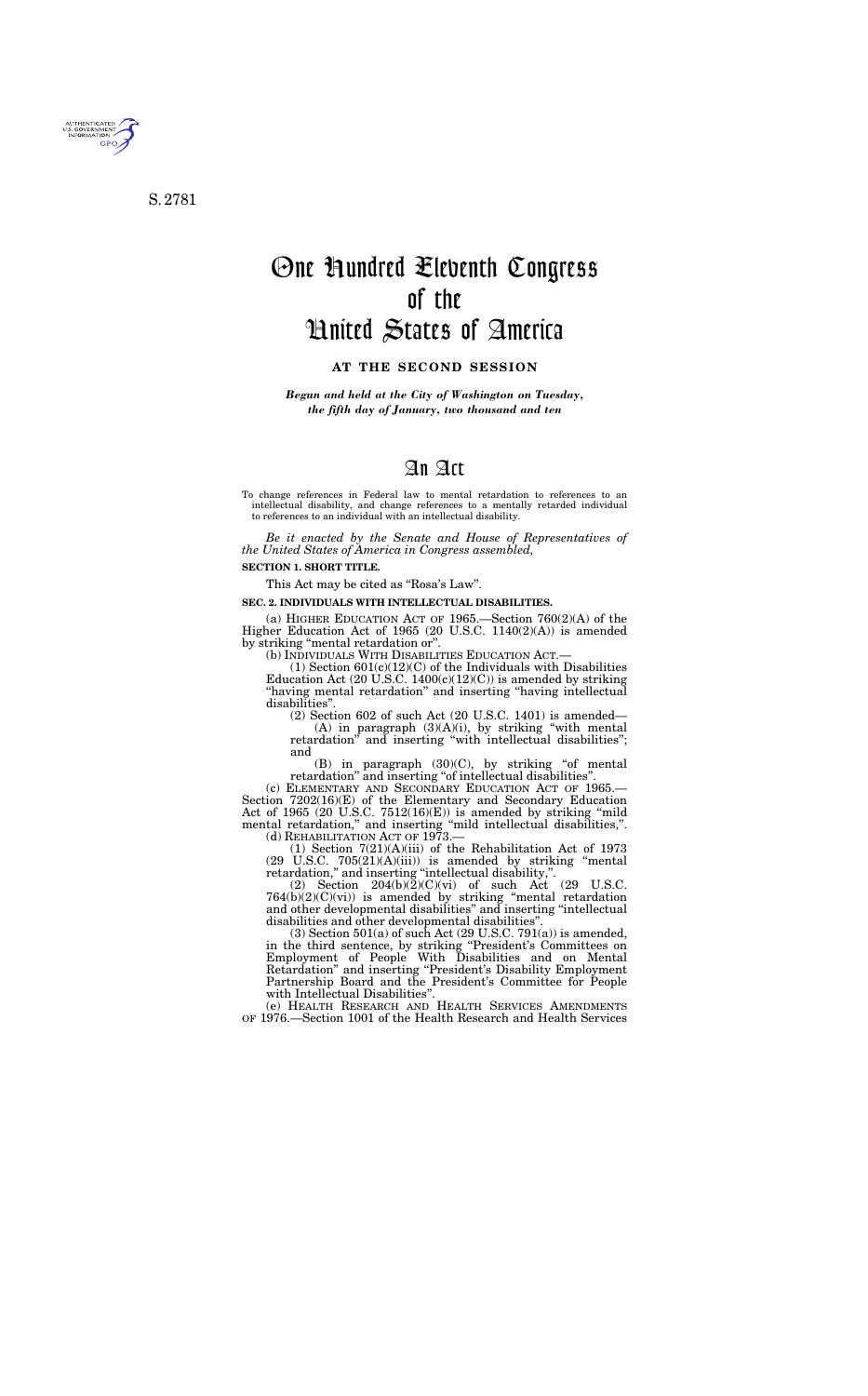#### S. 2781—2

Amendments of 1976 (42 U.S.C. 217a–1) is amended by striking ''the Mental Retardation Facilities and Community Mental Health Centers Construction Act of 1963,''.

(1) Section 317C(a)(4)(B)(i) of the Public Health Service Act (42 U.S.C. 247b–4(a)(4)(B)(i)) is amended by striking "mental retardation;" and inserting "intellectual disabilities;".

(f) PUBLIC HEALTH SERVICE ACT.—

(2) Section 448 of such Act (42 U.S.C. 285g) is amended by striking "mental retardation," and inserting "intellectual disabilities,

(3) Section 450 of such Act (42 U.S.C. 285g–2) is amended to read as follows:

(5) Section  $753(b)(2)(E)$  of such Act  $(42 \text{ U.S.C. } 294c(b)(2)(E))$ is amended by striking "elderly mentally retarded individuals" and inserting ''elderly individuals with intellectual disabilities''.

## **''SEC. 450. RESEARCH ON INTELLECTUAL DISABILITIES.**

(g) HEALTH PROFESSIONS EDUCATION PARTNERSHIPS ACT OF 1998.—Section 419(b)(1) of the Health Professions Education Partnerships Act of 1998 (42 U.S.C. 280f note) is amended by striking "mental retardation" and inserting "intellectual disabilities"

''The Director of the Institute shall conduct and support research and related activities into the causes, prevention, and treatment of intellectual disabilities.''.

(4) Section 641(a) of such Act (42 U.S.C. 291k(a)) is amended by striking ''matters relating to the mentally retarded'' and inserting ''matters relating to individuals with intellectual disabilities''.

(h) PUBLIC LAW 110-154.-Section  $1(a)(2)(B)$  of Public Law 110–154 (42 U.S.C. 285g note) is amended by striking ''mental retardation'' and inserting ''intellectual disabilities''.

(i) NATIONAL SICKLE CELL ANEMIA, COOLEY'S ANEMIA, TAY-SACHS, AND GENETIC DISEASES ACT.—Section 402 of the National Sickle Cell Anemia, Cooley's Anemia, Tay-Sachs, and Genetic Diseases Act (42 U.S.C. 300b–1 note) is amended by striking ''leading to mental retardation'' and inserting ''leading to intellectual disabilities"

(j) GENETIC INFORMATION NONDISCRIMINATION ACT OF 2008.— Section 2(2) of the Genetic Information Nondiscrimination Act of 2008 (42 U.S.C. 2000ff note) is amended by striking ''mental retardation," and inserting "intellectual disabilities,".

(6) Section 1252(f)(3)(E) of such Act (42 U.S.C. 300d–  $52(f)(3)(E)$ ) is amended by striking "mental retardation/developmental disorders,'' and inserting ''intellectual disabilities or developmental disorders,''.

(k) REFERENCES.—For purposes of each provision amended by this section—

(1) a reference to ''an intellectual disability'' shall mean a condition previously referred to as ''mental retardation'', or a variation of this term, and shall have the same meaning with respect to programs, or qualifications for programs, for individuals with such a condition; and

(2) a reference to individuals with intellectual disabilities shall mean individuals who were previously referred to as individuals who are ''individuals with mental retardation'' or ''the mentally retarded'', or variations of those terms.